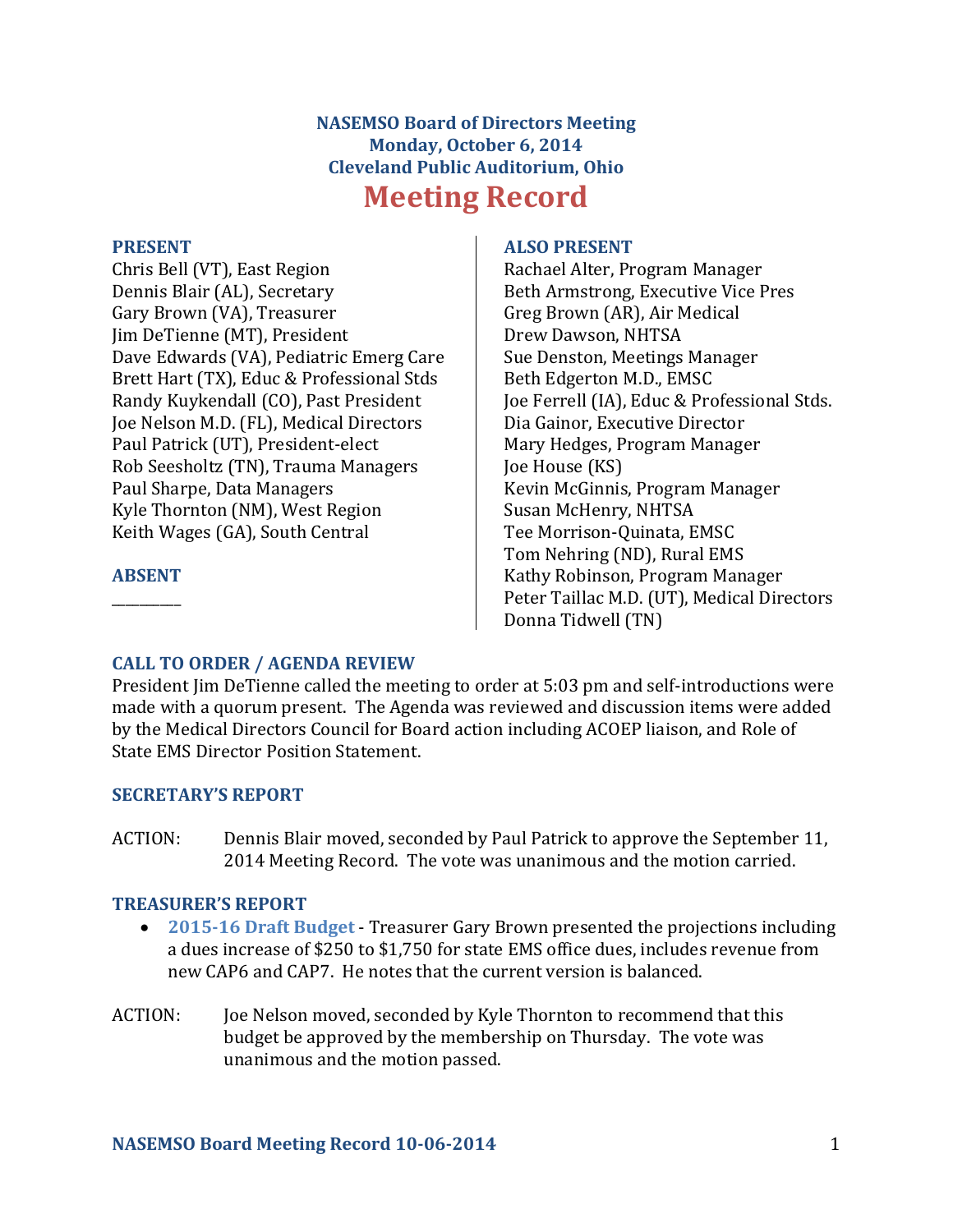#### **PRESIDENT'S REPORT**

President DeTienne asked that the Board think about additional formalization of its "Meeting Decorum Guidelines" addressing closed sessions.

#### **EXECUTIVE DIRECTOR'S REPORT**

Dia Gainor reported that three NASEMSO projects have been completed recently including Model Clinical Guidelines, EMS Preparedness Improvement Recommendations and Recognition of EMS Personnel Licensure Interstate Compact. There are six that are currently in progress including CAP1 that provides core "Support for National and State EMS Programs," CAP5 "Education Agenda Implementation," CAP6 "Transition of Military Personnel to Civilian EMS," CAP7 "EMS Performance Measures," CAPX "Statewide Implementation of Evidence-based Guideline", and "EMS Model Rules for Ambulance Vehicle Design."

She shared that NASEMSO has submitted paperwork for two additional projects, CAP8 and CAP9 to embed EMS Fellows in state highway offices. Susan McHenry mentioned that these proposed projects are currently on hold.

## **ANNUAL DISCLOSURES AND RECOMMENDATIONS FROM MANAGEMENT FIRM**

Beth Armstrong reported that Association and Society Management International is accredited under an ANSI standard for association management companies. The ANSI standards require that management firms document certain disclosures and recommendations. Armstrong made the following recommendations for NASEMSO leadership consideration:

- Conduct an annual evaluation of ASMI according to the contracted scope of work *(this will be done in executive session at the Annual Board Retreat)*.
- Review an annual work plan *(it was noted that this will occur during the Board Retreat)*.
- Secure an independent review or audit of all financial transactions and records by a qualified third party *(it was noted that an A-133 audit is conducted each year due to NASEMSO receipt of federal funds in excess of \$500,000)*.
- Secure General Liability and Association Professional Liability Insurance Policies *(it was noted that NASEMSO maintains this insurance)*.

Armstrong made the following disclosure of all income the preceding fiscal year from hotel and other commissions, finder's fees and any other sources:

- \$14,801.60 was received from hotel room commissions for the 2013 Annual Meeting in Nashville, the Mid-Year Meeting in Orlando and the Board Retreat in Alexandria.
- ASMI policy allows its employees to retain frequent flyer traveler points from travelers and hotels for personal use.

ACTION: Dr. Joe Nelson moved, seconded by Gary Brown to accept the disclosures and recommendations. The vote was unanimous and the motion carried.

**NASEMSO Board Meeting Record 10-06-2014** 2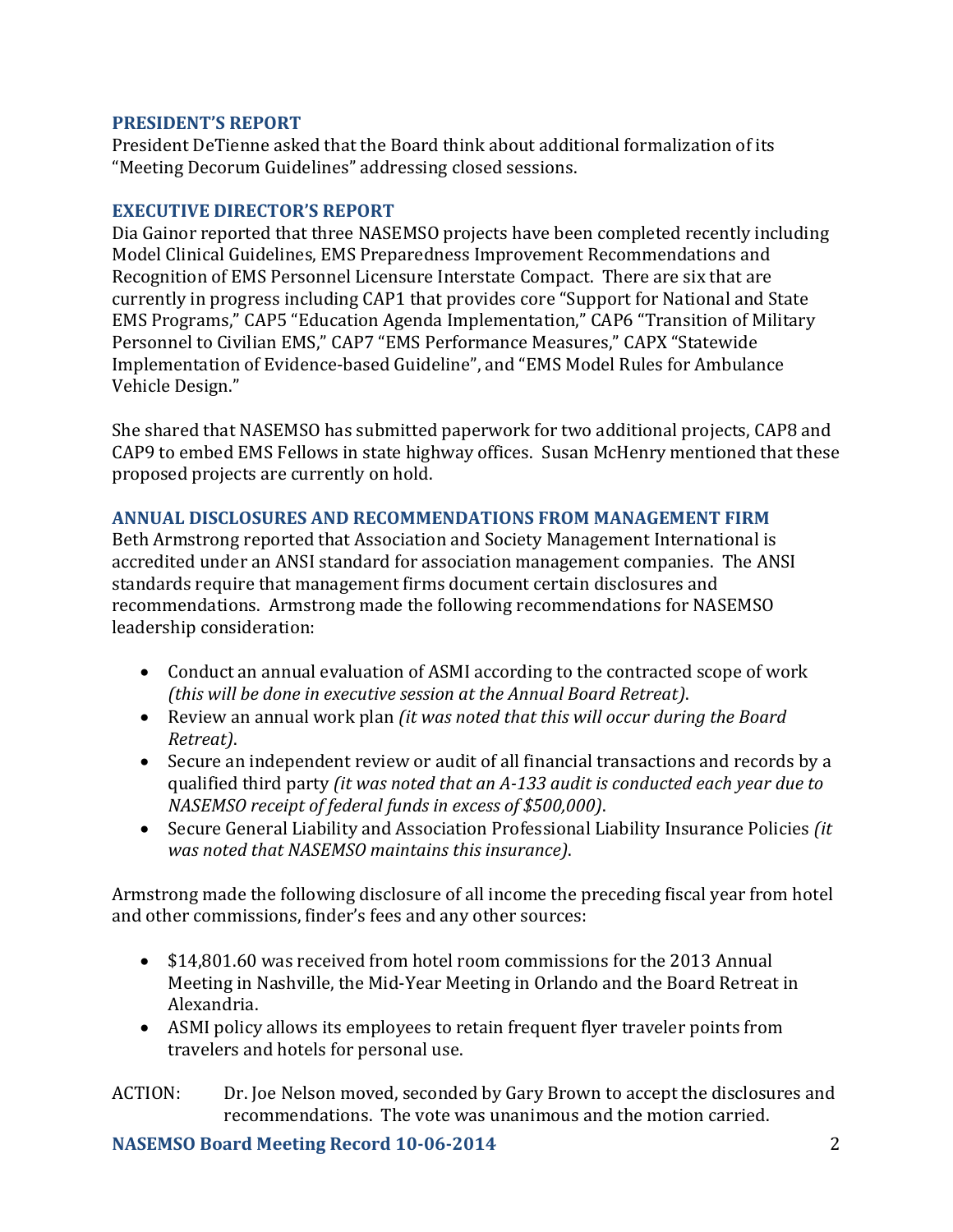## **ACTION ITEMS**

- **NASEMSO Bylaws** Paul Patrick suggested that bylaws changes be acted upon this week as circulated 30 days in advance. He asked that other changes be considered during the Mid-Year Meeting including the suggestion to relieve the treasurer of the satisfaction survey, and the suggestion that only dues-paying states have the right to vote. It was noted that no one present felt the need to conduct the survey.
- ACTION: Gary Brown moved, seconded by Dr. Joe Nelson that the amendments as circulated by recommended to the membership this week. The vote was unanimous and the motion carried.
	- **NASEMSO Council Officer Positions** it was noted that staff produced a generic reference document helping councils understand the roles and responsibilities of their leadership positions.
- ACTION: Brett Hart moved, seconded by Rob Seesholtz to approve this document. Regional representatives should be added to the list.
	- **ACEP/RedFlash Group EMS Strong Campaign** Dia Gainor presented a proposed association partnership agreement.
- ACTION: Dr. Joe Nelson moved, seconded by Gary Brown to enter the partner agreement. The vote was unanimous and the motion carried.
	- **CoAEMSP Board, New Standards and Programs Update** Donna Tidwell asked the Board to carefully review proposed standards changes and provide comment. As a CoAEMSP sponsoring entity, NASEMSO will need to cast a vote on the changes.
- ACTION: Dr. Joe Nelson moved, seconded by Chris Bell to support continued ROC funding. The vote was unanimous and the motion carried.
	- **Rural EMS Leadership Meeting** Tom Nehring shared plans for a May 5-6, 2015 meeting in Cheyenne, WY. JCREC is taking the lead to produce it. They are currently finalizing the program. He asked the board to consider a \$5,000 donation.
- ACTION: Dr. Joe Nelson moved, seconded by Paul Sharpe to provide the funding for the event. The vote was unanimous and the motion carried.
	- **Liaison with American College of Osteopathic Emergency Physicians (ACOEP)** – the Board consented for a liaison appointment to be made; the Medical Directors Council will suggest an appointment.
	- **Position Statement on the Role of State EMS Medical Director Dr. Joe Nelson** presented the recommended draft updates to the Board.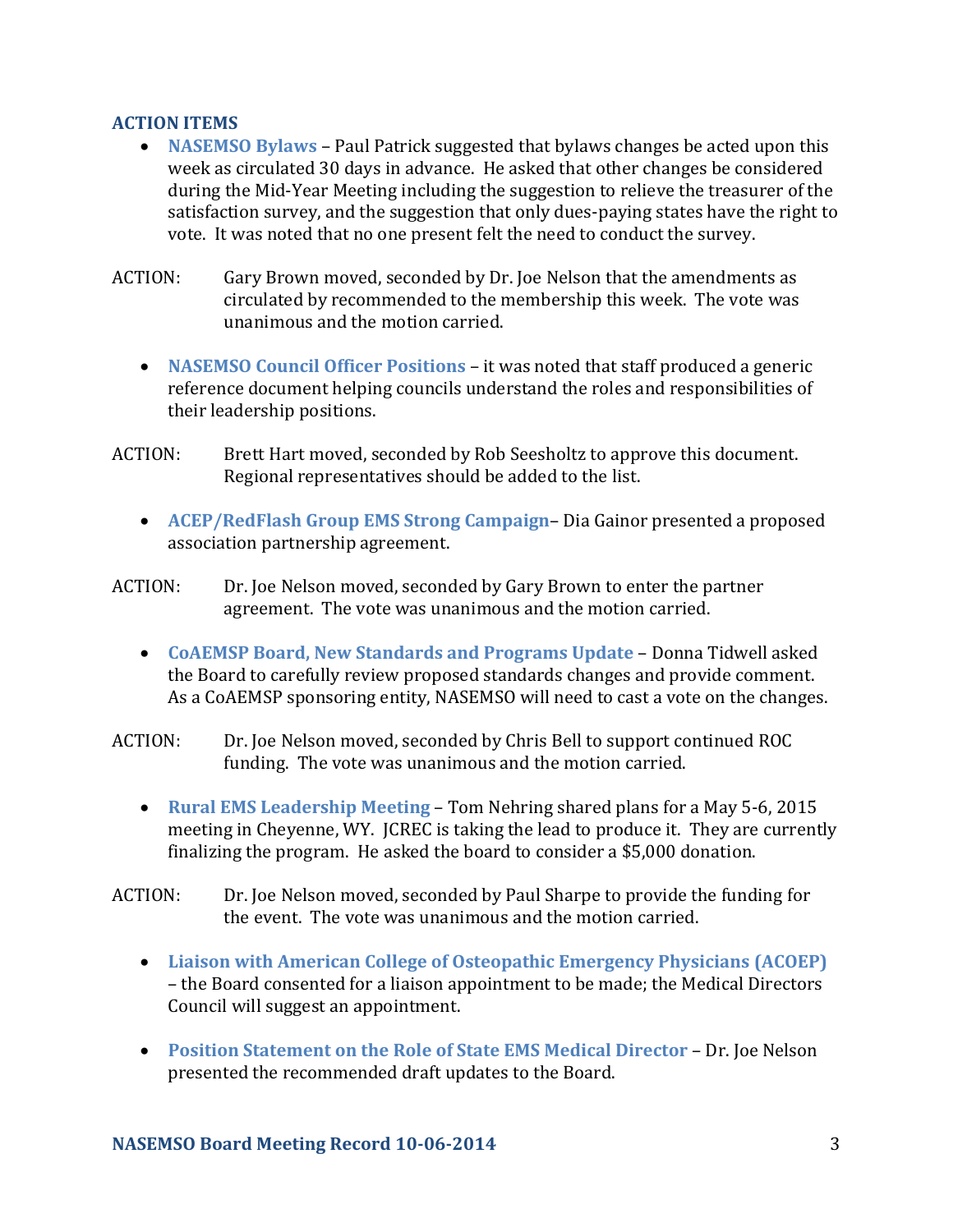- ACTION: Dr. Joe Nelson moved, seconded by Gary Brown to endorse the updated statement. The vote was unanimous and the motion carried. (See Attachment 2.)
	- **EMS Agency Mailing List**  regional representatives were asked to use the list of non-responding states published on the agenda and help recruit response.

## **NASEMSO FUTURE MEETING PLANNING**

- **2014 Board Retreat**  December 11-12 in Alexandria, VA.
- **2015 Mid-Year Meeting** April 20-22 in San Antonio, TX.

## **NEW MEMBER INTRODUCTION ASSIGNMENTS**

President DeTienne made the following assignments:

- **Mark Miller (AK)** West Region
- **Joseph House (KS)**  Greg Brown
- **Donnie Woodyard (LA)** Keith Wages
- **Marvin Helmker (MI)**  Jack Fleeharty
- **Steve Tafoya (NV)**  West Region
- **Dana Selover (OR)**  West Region
- **Robert Wronski (SC)**  Dennis Blair
- **David Sweeney (USVI)**  South Central
- **Jennifer Ullsvik (WI)**  Jack Fleeharty

## **OTHER BUSINESS**

 **NHTSA Safe Transport Guidelines** – Dave Edwards shared that there was a resolution approved by the Pediatric Council today to be presented to the membership for action on Thursday.

## **ADJOURNMENT**

There being no further business, the NASEMSO Board Meeting adjourned with unanimous approval at 7:00 p.m. at the motion and second of Paul Patrick (UT) and Gary Brown (VA).

| Attachment 1: | NASEMSO 2015-16 Budget                                |
|---------------|-------------------------------------------------------|
| Attachment 2: | Role of the EMS Medical Director - Position Statement |

*Meeting Record respectfully submitted by NASEMSO EVP Beth Armstrong.*

G:\nasemso\Minutes\NASEMSO Bd Min 10-06-2014.docx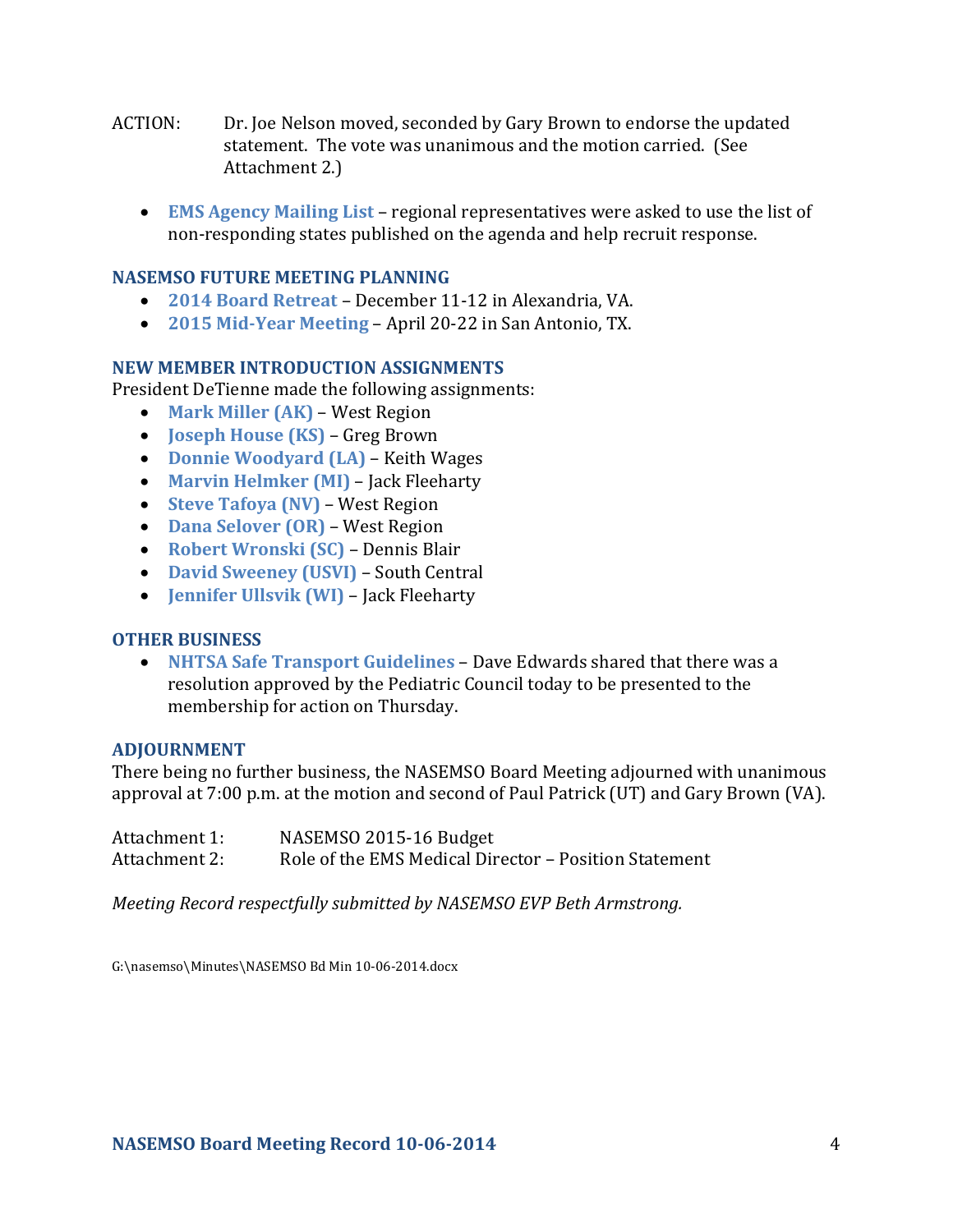# **Attachment 1: NASEMSO 2015-16 Draft Budget (and 2014-15 YTD Actuals)**

| July 1 - June 30 Fiscal Year                                     | 2015-16 Budget<br>Draft @ 10/06/2014 | <b>2014-15 Actual</b><br>as of 08/31/2014 | <b>2014-15 Budget</b><br>Adopted 09/27/12 |
|------------------------------------------------------------------|--------------------------------------|-------------------------------------------|-------------------------------------------|
| <b>INCOME FROM OPERATIONS</b>                                    |                                      |                                           |                                           |
| Dues - Associate Member (\$250)                                  | 6,000                                | 5,750                                     | 5,000                                     |
| Dues - Corporate Member (\$2,000)                                | 18,000                               | 16,000                                    | 16,000                                    |
| Dues - State Ofc Package (\$1,500+250)                           | 78,750                               | 55,500                                    | 67,500                                    |
| <b>MD Council RegFees</b>                                        | 0                                    | 0                                         | 0                                         |
| <b>Annual Meeting</b>                                            | 90,000                               | 20,835                                    | 80,000                                    |
| Exhibit                                                          | 50,000                               | 17,050                                    | 45,000                                    |
| Mtg Sponsorships                                                 | 15,000                               | 6,000                                     | 10,000                                    |
| Mid Year Meeting                                                 | 25,000                               | 240                                       | 20,000                                    |
| Labels/Monograph/Other/Royalties                                 | 500                                  | 0                                         | 1,000                                     |
| <b>Federal Contracts/Projects Receipts</b>                       | 1,063,374                            | 84,310                                    | 701,961                                   |
| <b>State Travel Funds</b><br><b>Total Income from Operations</b> | 1,346,624                            | 205,685                                   | 946,461                                   |
|                                                                  |                                      |                                           |                                           |
| <b>OTHER INCOME</b>                                              |                                      |                                           |                                           |
| Interest/Dividend<br>Realized Gain/Loss on Investments           | 15,000                               | 1,198<br>3,225                            | 7,000                                     |
| Unrealized Gain/Loss                                             | 0<br>0                               | 0                                         | 0<br>$\overline{0}$                       |
| <b>Total Other Income</b>                                        | 15,000                               | 4,424                                     | 7,000                                     |
| <b>TOTAL INCOME</b>                                              | 1,361,624                            | 210,109                                   | 953,461                                   |
| <b>ADMIN / OPS EXPENSES</b>                                      |                                      |                                           |                                           |
| Management Fee                                                   | 250,395                              | 38,799                                    | 238,471                                   |
| Management Incentive                                             | 20,000                               | 0                                         | 0                                         |
| Insurance                                                        | 500                                  | 0                                         | 1,000                                     |
| <b>Accounting Fee</b>                                            | 2,000                                | 0                                         | 2,000                                     |
| <b>Investment Fees</b>                                           | 7,500                                | 1,483                                     | 5,000                                     |
| <b>Office Supplies</b>                                           | 1,000                                | 50                                        | 1,500                                     |
| Telephone/fax                                                    | 3,000                                | 0                                         | 3,000                                     |
| Postage                                                          | 500                                  | $\mathbf 0$                               | 500                                       |
| Printing/copying                                                 | 500                                  | $\mathbf 0$                               | 500                                       |
| Membership Mktg                                                  | 500                                  | 51                                        | 750                                       |
| Committee/Liaison Support                                        | 9,000                                | 974                                       | 40,000                                    |
| Exp. For State Travel Funds                                      | 0                                    | 0                                         | $\mathbf 0$                               |
| <b>Board Retreat</b><br><b>Credit Card Process Fees</b>          | 11,729                               | $\mathbf{0}$<br>1,634                     | 30,500                                    |
| Donation - EMS Mem Svc                                           | 6,000<br>1,000                       | 0                                         | 9,500<br>1,000                            |
| Web Site                                                         | 12,000                               | 6,883                                     | 12,000                                    |
| <b>Staff Travel</b>                                              | 5,000                                | 833                                       | 7,500                                     |
| Miscellaneous/monograph/list prod.                               | 1,000                                | 0                                         | 1,000                                     |
| <b>Admin/Ops Subtotal</b>                                        | 331,624                              | 50,706                                    | 354,221                                   |
| <b>Federal Projects Expenses</b>                                 | 925,000                              | 134,590                                   | 596,667                                   |
| <b>Annual Meeting Expense</b>                                    | 75,000                               | 3,424                                     | 75,000                                    |
| Annual Meeting Member Travel                                     | 10,000                               | 0                                         | 0                                         |
| Mid Year Meeting Expense                                         | 20,000                               | $\underline{0}$                           | 20,000                                    |
| EXCESS/(DEFICIT)                                                 | 0                                    | 21,389                                    | (92, 427)                                 |
| Net Assets Beginning of Year                                     |                                      | 958,873                                   |                                           |
| Change in Net Assets                                             |                                      | 21,389                                    |                                           |
| Net Assets End of Year                                           |                                      | 980,261                                   |                                           |